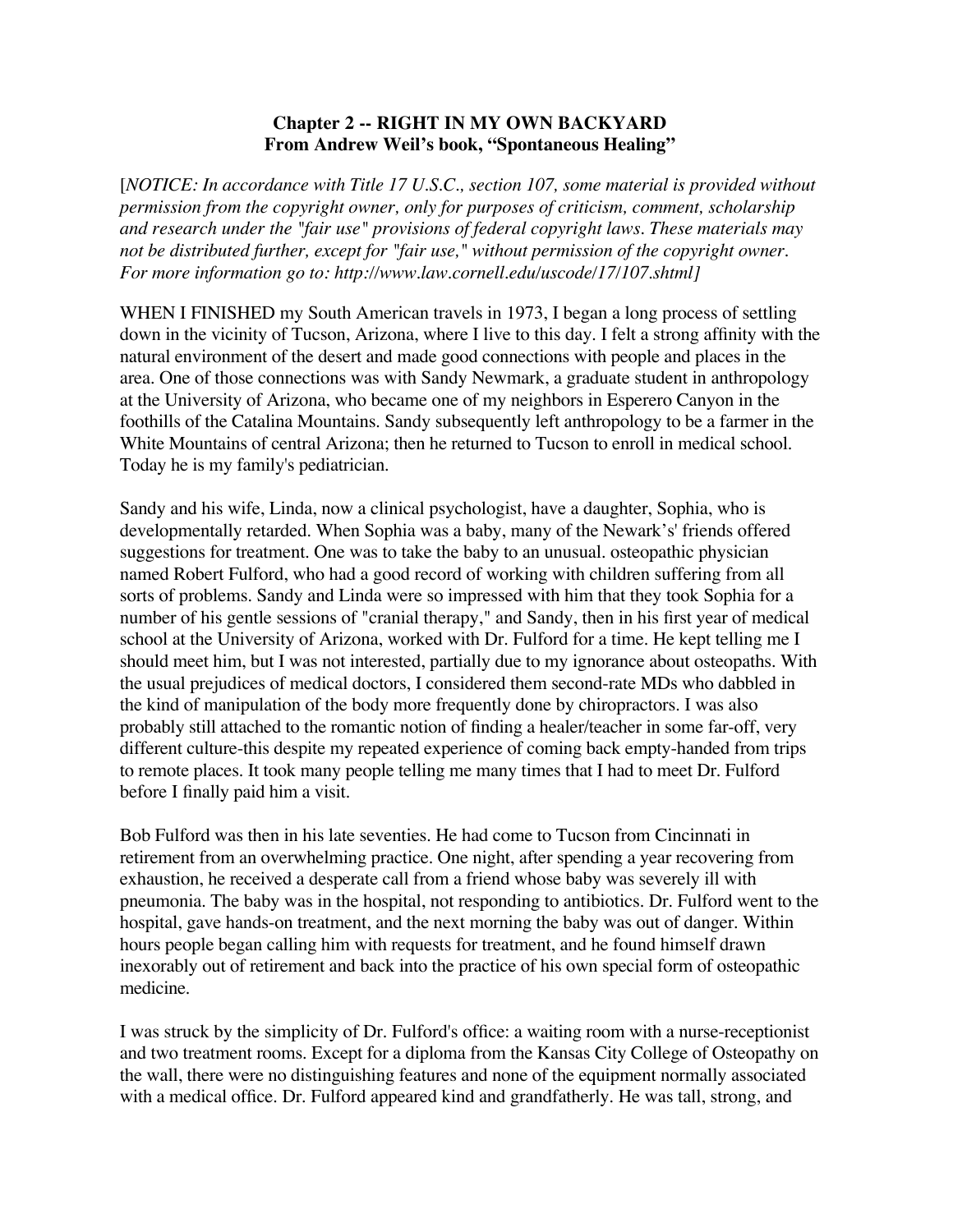relaxed, with large, wonderful hands. He spoke quietly and sparingly. I told him I had heard much about his effectiveness and wanted to experience his treatments for myself. "Well, what's wrong with you?" he asked.

"Not much," I told him. "My neck's been bothering me a little; sometimes it gets pretty stiff and sore.-" "Well, let's see what we can do about it," he said.

He asked me to stand, put his hands on my shoulders, and observed my breathing. Then he moved my head in different directions. "Just get up here on the table," he directed. I lay on my back and watched him wheel over a stand with a curious instrument on a long power cord. The instrument was his "percussion hammer," a modified dentist's-drill motor with a thick, round metal disk that vibrated up and down. Dr. Fulford sat on a stool next to the table, adjusted the vibration rate, and put the disk in contact with my right shoulder. I could feel the vibrations through the whole right side of my body, pleasant and relaxing but hardly major therapy. After several minutes, Dr. Fulford's hand gave a little jerk and he muttered, "There she goes." With that he removed the percussion hammer and' placed it in a new spot on my right hip. He continued this routine for twenty. minutes, while I drifted in and out of daydreams; then he turned off the machine, moved his stool to the end of the table, and put his hands on the sides of my head, his fingers around my ears.

For the next few minutes, he cradled my head, applying the gentlest of pressure, now here, now there. It was one of the least dramatic forms of bodywork I had ever felt, so much so that I doubted it could accomplish anything. At the same time it felt reassuring to be held by such experienced, confident hands.

When this phase of the treatment was over, Dr. Fulford checked the mobility of my limbs, then asked me to sit up. He finished with a few, more familiar manipulations to crack my spine. "There, that should do it," he said. "What did you find?" I asked..

"Not much," he replied. "A few little restrictions in the shoulder' that were probably causing your neck to get sore. Your cranial impulses are very good."

I had no idea what cranial impulses were, but I was glad to hear mine were good. As for "restrictions in the shoulder" and how they might cause a stiff neck, I was equally in the dark. But no further explanation was offered; and Dr. Fulford indicated that our time was up. He told me I was welcome to come back anytime and watch him work.

I was pleasantly surprised to learn that the charge for this session was only thirty-five dollars, clearly a bargain, if only for the relaxation it provided. Still, I failed to see how this minimal intervention could account for all the stories I had heard about Dr Fulford's clinical successes. I resolved to come back and watch him treat others.

The next day I was surprised to find that I was fatigued and sore. I called Dr. Fulford to ask if this could be a result of his work. "Oh, yes," he said, "that's perfectly normal; you might feel it for a couple of days." And so I did. After that I felt fine, and my neck did, indeed, bother me less, but I did not notice any other change.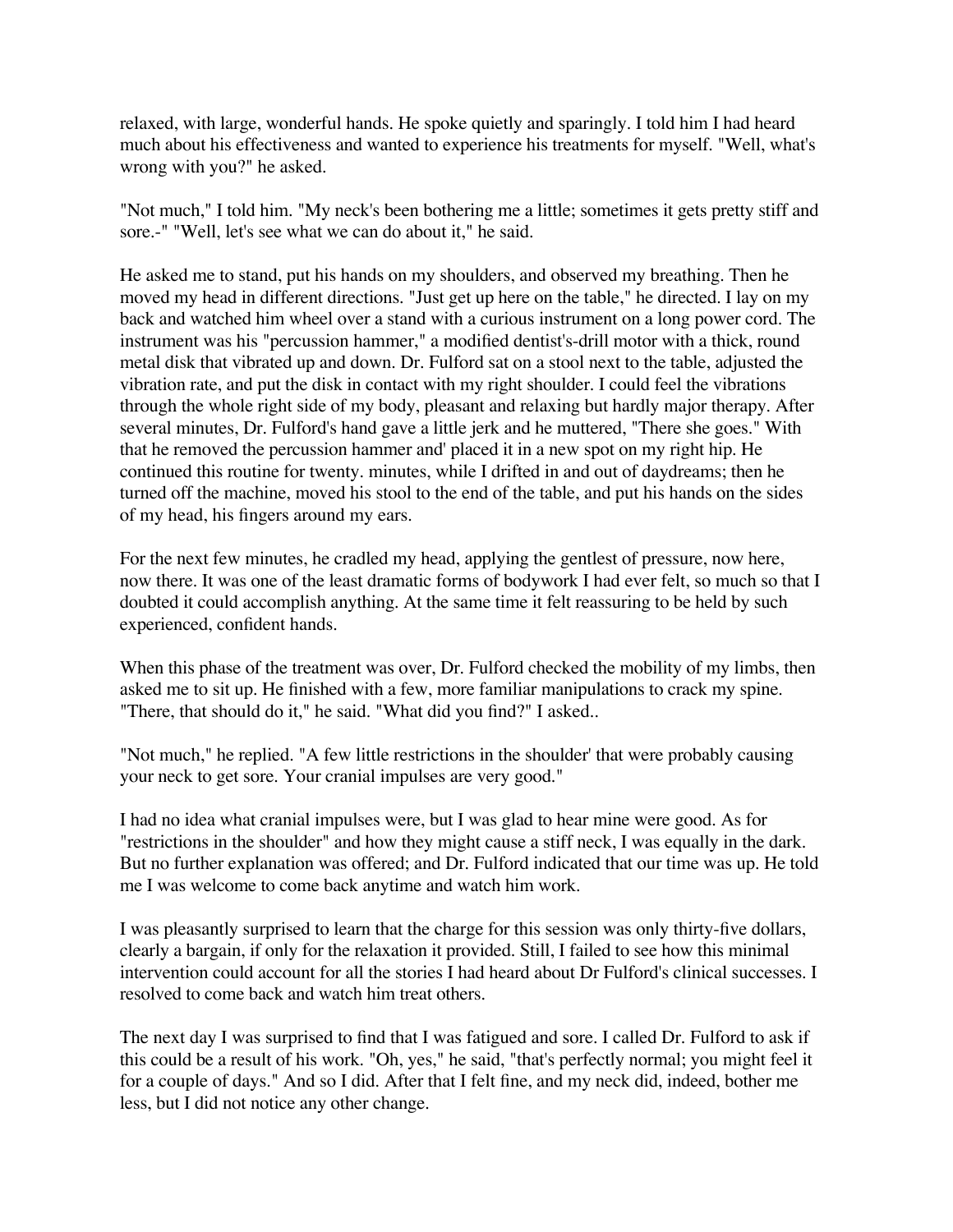About a month later, I began spending a few hours a week in the doctor's little office on Grant Road, watching the old man work with patients. His office was always full, often with parents and children, representing a cross-section of the diverse groups that populate southern Arizona, including Hispanics and Asians, city folk and country folk. All came with high expectations and gratitude just for the chance to see this man. At the least, Dr. Fulford was a wonderful role model of the old-fashioned, caring family doctor who made people feel better just by the warmth of his presence and his own personal example of good health.

Observing him, I was surprised by the brevity of his histories and physical examinations. He asked very few questions when a new patient walked in the door -- "What's the problem? ... How long has it been bothering you? ... Did you ever take any bad falls in childhood? ... Do you know anything about the circumstances of your birth?" and maybe a few more. Then he stood people up, checked the patients' limbs and breathing, rotated their heads, and asked them to lie on the table.. He administered to most people the same kinds of treatments I received: a slow going-over with the percussion hammer, held to various parts of the body until some sort of release occurred (when his hand holding the instrument would jerk suddenly), then slow, imperceptible hands-on manipulation of the head, and finally a few adjustments of the back. He rarely volunteered explanations of what he thought was wrong or what he aimed to do; but if people asked, he would do so in a few words. Most people did not ask; they just seemed to entrust themselves or their children to the doctor and let him work in silence. Everyone relaxed in Dr. Fulford's hands, even, restless, fussy children, who would calm down almost as soon as he touched them.

Often, at the end of the session, he gave people strange daily exercises to perform, exercises that I had never seen before. One he recommended frequently went like this.. Stand with your feet apart at shoulder width and extend the arms to the side fully with the left palm facing up and the right palm facing down. Breathe deeply and regularly, holding this position until the strain in the upper arms and shoulders becomes unbearable. Then, as slowly as you can, raise the arms above the head, keeping them fully extended, until the hands touch. Then lower the arms and relax. What was that supposed to do? I asked him. "It opens the chest and allows the breath to expand," was the answer. Another Fulford exercise was to sit on the edge of a chair with feet flat on the floor and shoulder width apart, then bend forward and, with the arms inside the legs, grasp the bottoms of the feet with the hands. Hold this position for a few minutes, and it gently stretches the lower vertebrae, allowing for greater motion of the spine. Sometimes when patients came back, Dr. Fulford, on examining them, would say, "You haven't been doing your exercise," or "Good, you've been doing your exercise," and the patients would confirm that this was so.

He often told patients not to come back. "When do you want to see me again?" they might ask as they got off the table. "I don't need to see you again," Dr. Fulford would say. "You're fixed." "But don't I need any follow-up?" they might persist. Dr. Fulford smiled and shook his heed. "I took the shock out of your system," he would say. "Now just let old Mother Nature do her job." If there was any disappointment among Dr. Fulford's patients, it had to do with their not having to see him again, since the experience of his treatment was so satisfying.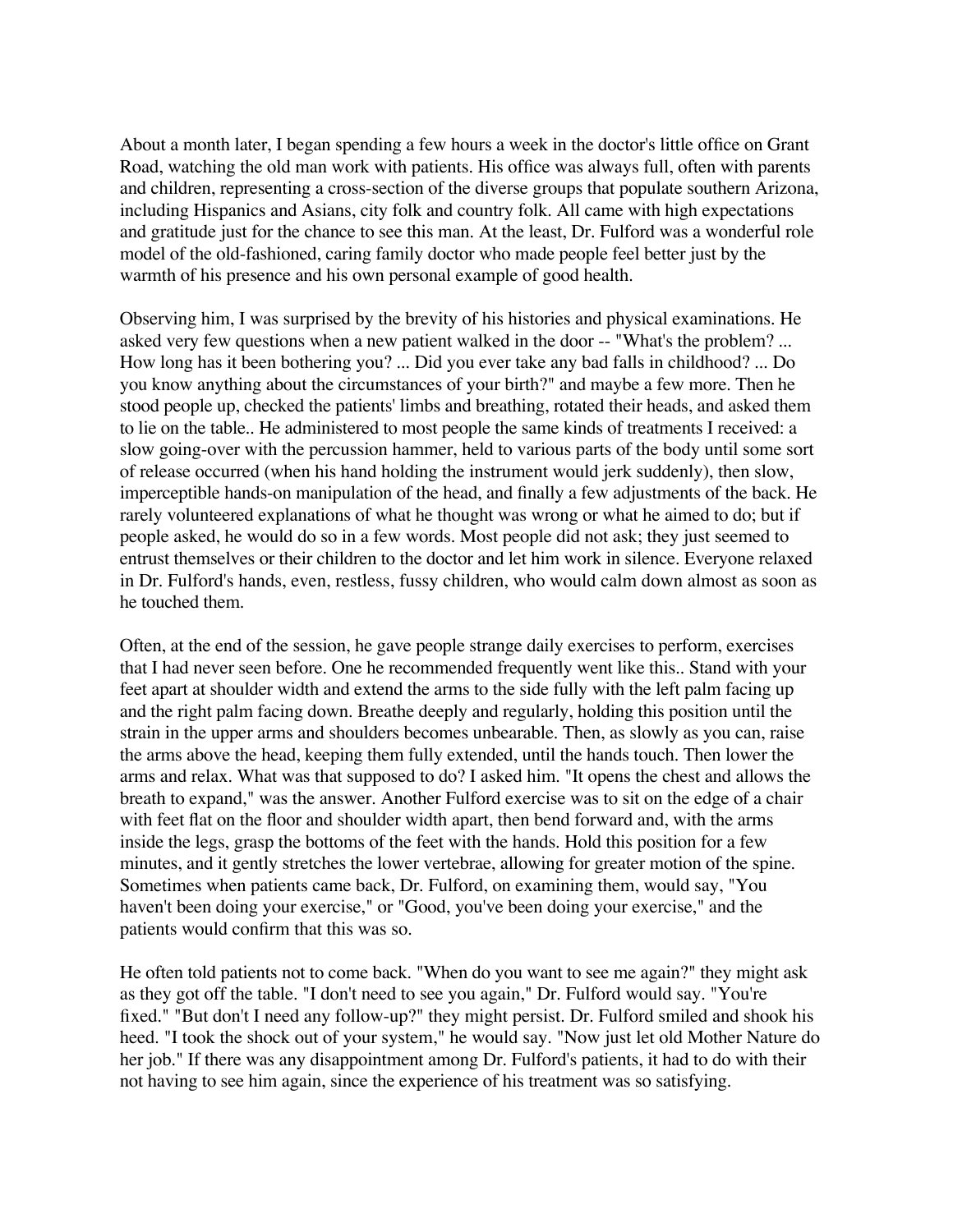Gradually, I began to realize that I was seeing something quite extraordinary. This old man of strong hands and few words was, in fact, fixing people who came to him with a wide range of disorders, often in one session of therapy that, on the surface, seemed minimal. I heard tale after tale of longstanding problems resolved after one or two visits to Dr. Fulford, problems that had not responded to conventional medicine. And these were not just aches, pains, and other musculoskeletal ailments but also hormonal and digestive disturbances, sleep disorders, asthma, ear infections, and more. How could such undramatic treatment give such dramatic results?

I began to ask Dr. Fulford about the why and wherefore of his methods. What was the theory behind them? Just what was he doing? The answers I received sounded like nothing I had learned at Harvard Medical School.

Bob Fulford was a pure, old-time osteopath in the tradition of the man who founded the system, Andrew Taylor Still (1828-1917) of Kirksville, Missouri. A. T. Still, "the Old Doctor" to his contemporaries, was a renegade physician who disowned the toxic drugs of his colleagues in favor of a drugless system of therapy based on manipulation of bones. His idea was to adjust the body mechanically in order to allow the circulatory and nervous systems to function smoothly, bringing natural healing power to any ailing part. The new profession that he founded in 18 74 was very successful in its early years, but by the middle of the twentieth century it was eclipsed by the spectacular rise of modern scientific medicine, also known as allopathic medicine. In response, osteopaths abandoned Still's teachings and began to behave increasingly like M.D.'S. Today the M.D. and D.O. degrees are equivalent; most osteopaths rely on drugs and surgery, and few use manipulation as a primary modality of treatment.

Nevertheless, there has always existed within the osteopathic profession a minor tradition of healers who use no drugs and continue to refine A. T. Still's insights into the nature of the human body and its potential to heal itself. One of those was William Sutherland, who in 1939 -announced to his colleagues his discovery of an aspect of human physiology he called the primary respiratory mechanism, and a technique for modifying it that became known as cranial therapy, or craniosacral therapy. Sutherland worked on his theory for many years to ensure its correctness before going public. Nonetheless it met with great resistance, and only a small percentage of osteopaths accepted it. One of those was the young Robert Fulford, then just beginning his general practice in Cincinnati.

Sutherland's insight was that the central nervous system and its associated structures were in constant rhythmic motion, and that this motion was an essential feature--perhaps the most essential feature--of human life and health. He identified five components of the mechanism:

- Motion at the cranial sutures, the joints linking the twenty-six bones of the skull
- Expansion and contraction of the hemispheres of the brain
- Motion of the membranes covering the brain and spinal cord
- A fluid wave within the cerebrospinal fluid that bathes the brain and spinal cord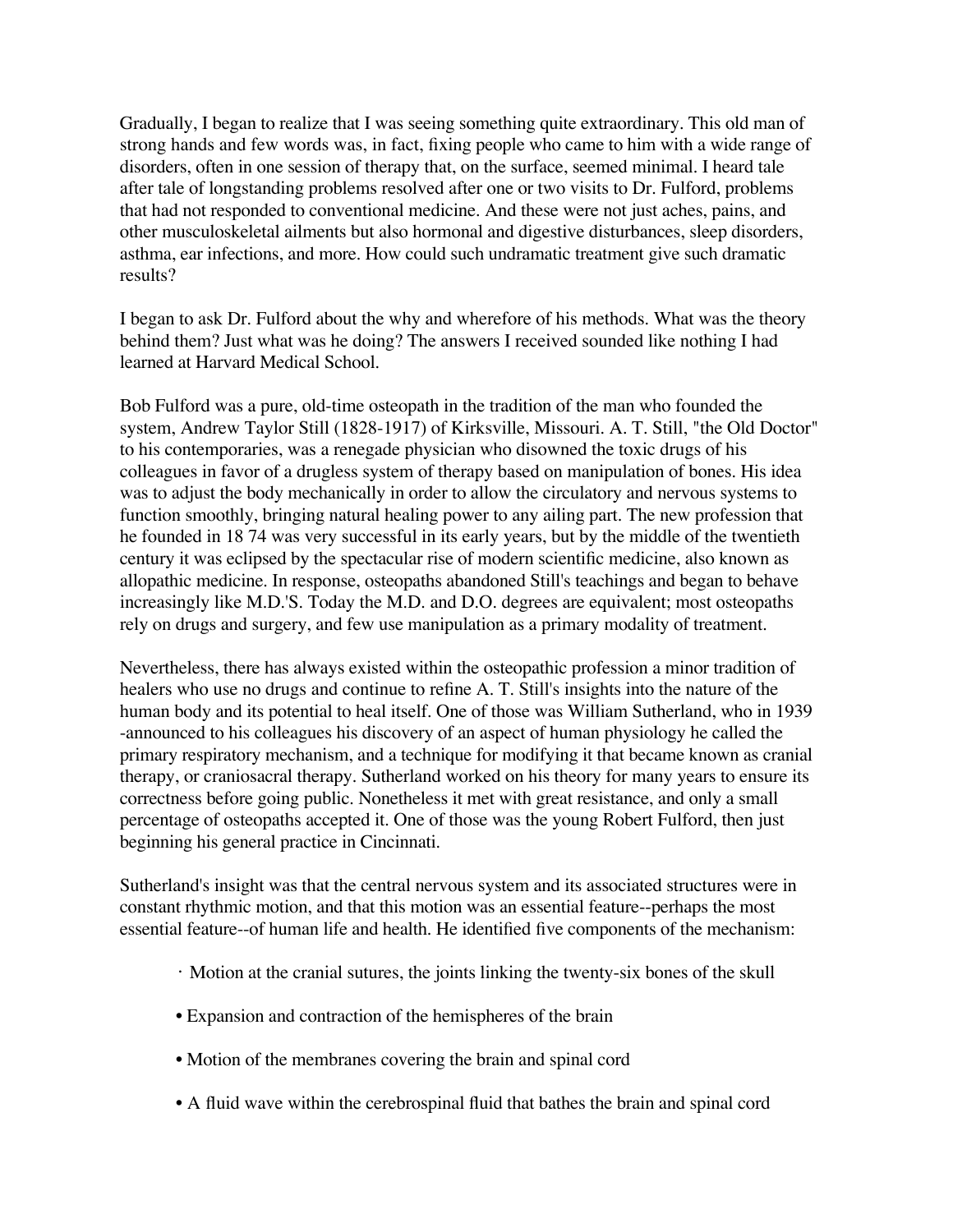• Involuntary, subtle motion of the sacrum (tailbone).

Sutherland thought the rhythmic expansion and contraction of this system resembled breathing, but since it was occurring in the most vital, most essential organs, he called it "primary respiration" to indicate its importance in the hierarchy of body functions and distinguish it from "secondary respiration," the familiar motions of the chest, lungs, and diaphragm associated with the exchange of air. He postulated that an intact, freely moving primary respiratory mechanism was necessary to full health; any, restrictions in it -could lead to disease, since the central nervous system regulated all other organs. One of the main heresies in Sutherland's formulation was the notion that the cranial bones move. Generations of anatomists had taught that the joints of the skull are fixed and immobile. Not only M.D.'s but also most D.O.'s refused to consider the idea of cranial motion. Dr. Fulford was not one of them, and he started training himself to feel those motions by putting his hands on people's heads.

It is only in recent years that researchers at Michigan State University's College of Osteopathic Medicine have confirmed Sutherland's theory with X-ray films of living skulls that show cranial motion. Those motions can be measured by sensitive instruments. Bob Fulford would argue that the most sensitive instruments are the hands of a practiced physician. He trained himself to feel a human hair under seventeen sheets of paper, and he says that anyone can develop similar touch sensitivity, with enough practice.

Under Dr. Fulford's guidance I began feeling heads myself to see if I could detect cranial impulses. At first I felt mainly my own pulse, but as I practiced I began to feel the subtle breathlike motion that Dr. Fulford considers the most vital expression of life. At least I felt it in people who had well-running primary respiratory mechanisms. Once he asked me to feel the head of a woman who, he said, had no detectable cranial -impulses. She had been in several bad accidents, one twenty years before, and now suffered extreme fatigue, insomnia, migraine headaches, weak' vision, poor digestion, and- increased susceptibility to infection. Her head felt like a bag of cement, a dead weight, the rhythm of life not present. After several sessions of treatment, her cranial motions began to return, and as they did, her health began to improve. "What causes impairment of this system?" I asked Dr. Fulford.

"Trauma," was the answer. "Three kinds of trauma. The first is birth trauma. If the first breath of life is not perfectly full, the cranial rhythms are restricted from the start. That first breath is so important. In my lifetime I've seen- problems of this sort increase steadily, which, I think, is a black mark against our obstetrical practices. The second common reason is physical trauma, especially in early life. Any fall or blow that knocks the wind out of you, that causes the breath cycle to be interrupted, even for a moment, can cause permanent, lifelong restriction in the primary respiratory mechanism. It's possible to feel and identify and undo those restrictions with your hands. That's what I call taking the shock out of the body. And -a third reason, maybe less common,- is major psychological trauma again, especially in early life. I estimate that ninety-five percent of people have restrictions of one degree or another in this function."

Around the time Dr. Fulford was teaching these new concepts to me, I was helping a friend through a medical crisis. Kim Cliffton was a thirty-four-year-old marine biologist who spent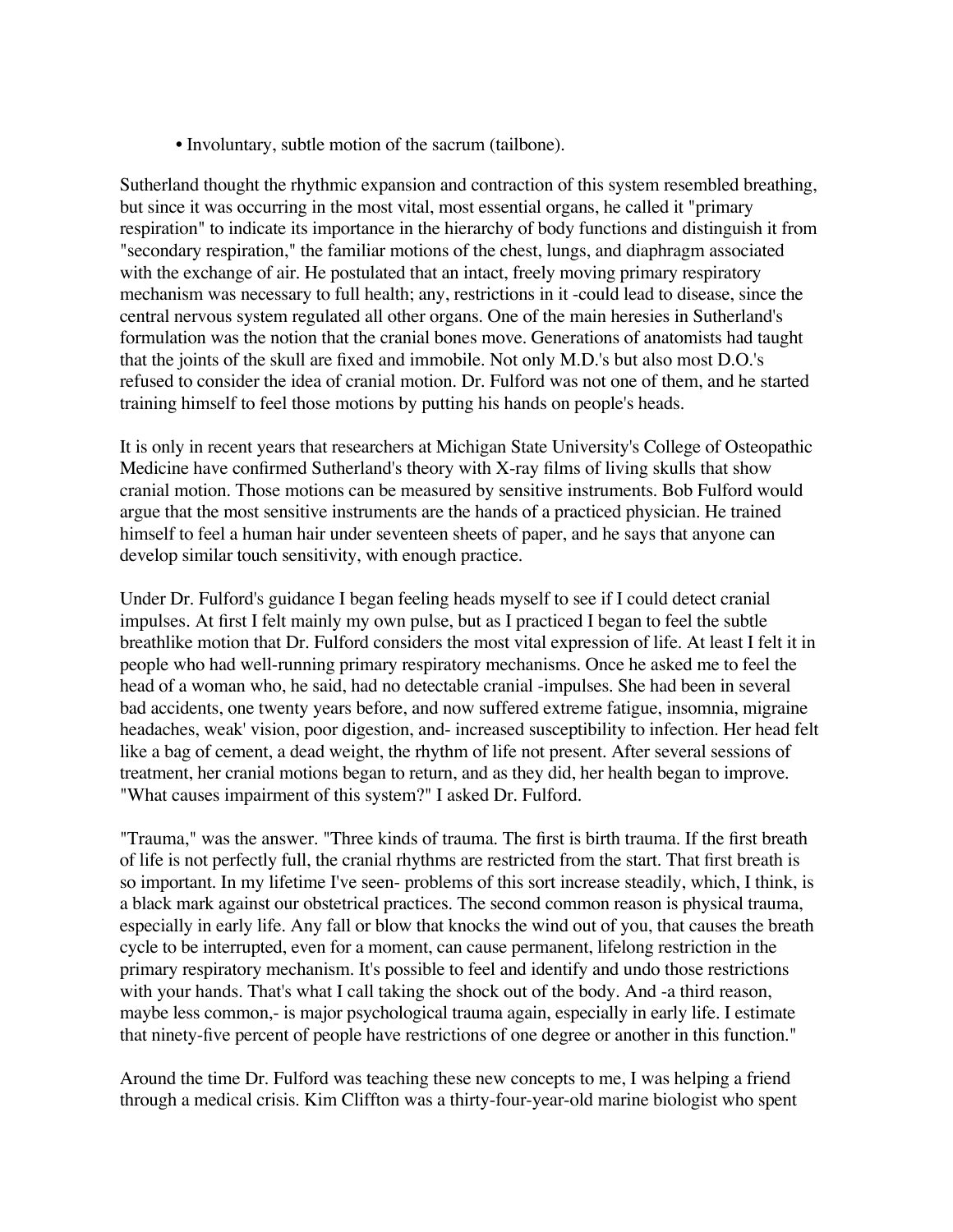most of the year on the Pacific beaches of southern Mexico, trying to save an endangered species of sea turtle that was being hunted to extinction. He directed a World Wildlife Fund project that kept him in the field leading a rough, adventurous life except for the summer months, when the turtles headed out to sea. Then he would come up to Tucson, looking bedraggled, to tell his stories and gather his strength. For several years he had suffered from intestinal problems: episodes of severe diarrhea in Mexico, inability to digest many foods, and abdominal pain. He would routinely take courses of antibiotics and antiparasitic drugs, but year by year the episodes became more frequent and more intense. Now he came to me having lost twenty pounds, saying that he had not had a formed bowel movement in months, that his stool frequently contained blood and mucus, that he had constant abdominal pain and increasing debility. He did not think he would be able to continue his turtle work.

Kim wanted prescriptions to knock out what he thought were more parasites in his gut, but the picture he presented was not one of infection. Instead, he seemed to me to have chronic inflammatory bowel disease, possibly ulcerative colitis, and I urged him to see a highly recommended gastroenterologist at the University of Arizona Health Sciences Center. Kim was the son of a pulmonary surgeon in New York, and he had great faith in conventional medicine. That faith was tested, however, when, after a long and expensive series of tests, culminating in a biopsy of the colon, the g4stroenterologist could not identify 'the nature of the problem, except to say that Kim's colon was severely and chronically inflamed. Ulcerative colitis was definitely a possibility. "I think we should go in and take out more tissue," the gastroenterologist told me. "Then maybe we'll find out what the hell he's got." This did not sound encouraging, and since Kim was paying for it out of his own pocket, I suggested looking for another approach. Then it occurred tome to send Kim to Dr. Fulford.

Kim had a long history of playing contact sports, including boxing-he had been a heavyweight in the army-and had suffered many traumatic injuries. I noticed that he always breathed through his mouth. In addition to the intestinal problems he complained of episodes of bad back and neck pain. It seemed to me that Dr. Fulford might be able to make sense of this whole picture, but I foresaw two problems. The first was that Dr. Fulford was now only seeing patients under thirty, a limit he imposed because his practice was again getting out of hand as his reputation grew. "I'm almost eighty," he said to me one day, "and I can't work myself to exhaustion anymore. My energies go further with younger folks; their healing responses are stronger." He had invented the percussion hammer to make things easier on himself, too. What it accomplished could be done by hand, he said, but with much more effort.

A second problem was that Kim, having grown up with conventional medicine and lacking any experience with alternative practitioners, might be reluctant to trust himself to one. I did my best to explain to both Dr. Fulford and Kim why they should see each other, and I succeeded, except that Kim couldn't see how an osteopath was going to help his colon. "Just tell him all your symptoms," I urged him, "all the intestinal symptoms as well as the pains in your back and neck."

I was unable to be in the office that day and waited expectantly to see Kim when he came home. "He's a quack," were Kim's first words. "I mean, he's a nice old man, but he doesn't do anything." "What did he tell you?" I asked.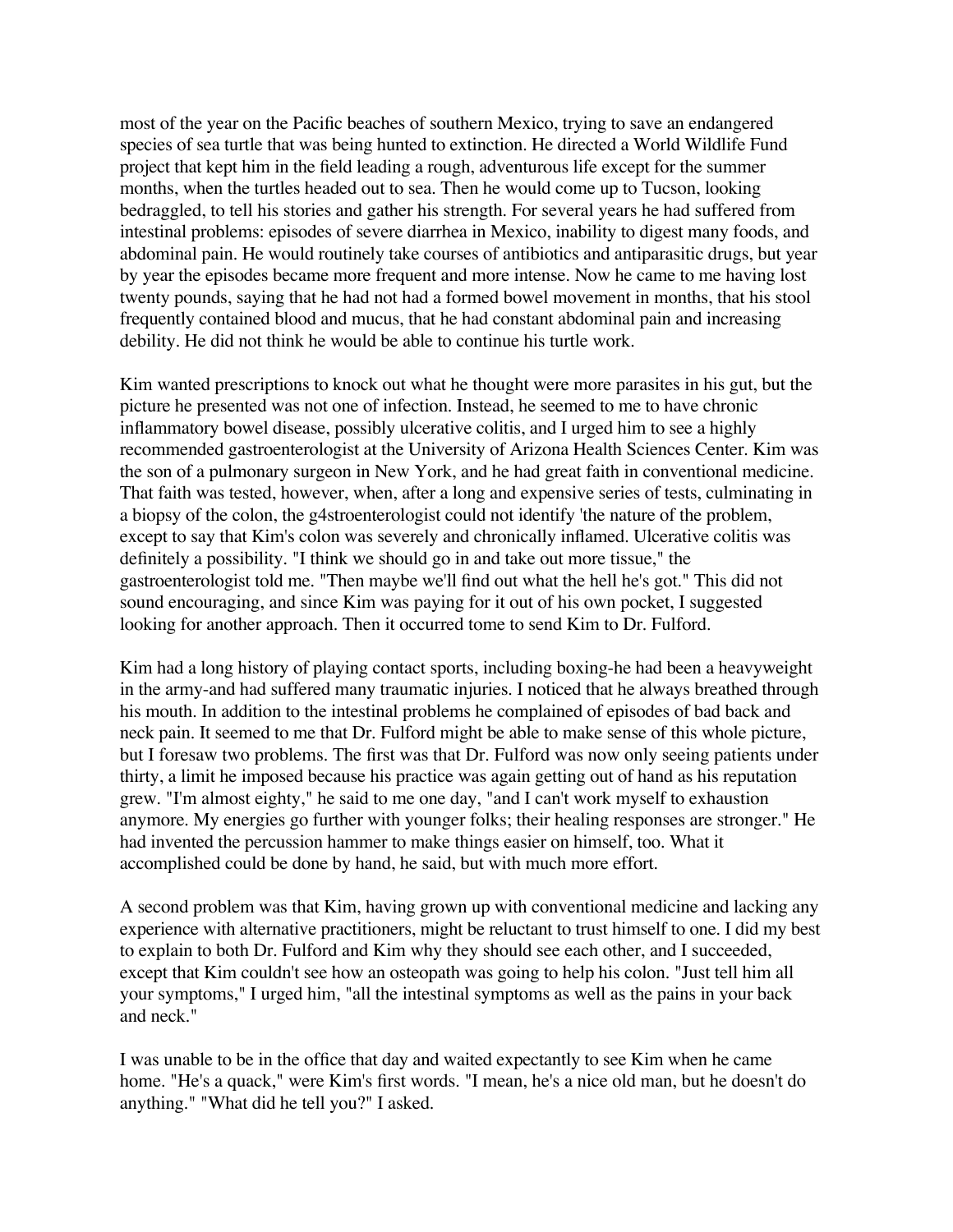"He said I was in critical condition, that my cranial' motions were completely, shut down because of old injuries, and that the cranial nerve controlling the digestive system was not functioning as a result. Also that the same injuries make me breathe through my mouth, and that doesn't nourish my brain as breathing, should." "Did he say he was able to help you?"

"He said he took care of most of it and that I should come hack in three weeks. But he seemed so feeble, and he's got all these nervous tics; I felt sorry for him. At least it didn't cost much." "What do you mean by 'nervous tics'?" I asked.

"You know, when he has that vibrator on you, every few minutes his hand 'flies up in the air and his whole body jerks." "Really?" "Yes, it's kind of sad."

I called Dr. Fulford for his view of the session. "Mr. Cliffton came in not a moment too soon," he told me. "His whole primary respiratory mechanism was shut down. I think he would really, have gone downhill fast." "Were you able to help him?"

"Oh, yes, I got major releases from many parts of his body, undid a lot of the trauma, and got the impulses flowing again. Once the vagus nerve kicks in, he'll be all right. He should just take it easy now and let old Mother Nature do her job.."

Six hours after the treatment, Kim's diarrhea stopped for the first time in eight months, never to return. Over the, next three months he regained all of his lost weight and energy. The back and neck pain disappeared, and he stopped breathing through his mouth.

"He saved my life," Kim told me later. "I'm convinced that man saved my life." He has since become a passionate convert to alternative medicine in general, and osteopathy in particular. This cure was so impressive that I tried to arrange a conference to discuss the case with Dr. Fulford, Kim, myself, and the university gastroenterologist. That doctor said he was interested but failed to show. When I asked him why, he told me,. "Look, I'm not going to argue with success, but I can't believe that osteopathic treatment had anything to do with the outcome."

Shortly afterward I had another opportunity to witness Dr. Fulford's skill with the human body, this time firsthand. I was working in my garden with a friend. In a freak accident that I could never reconstruct, he stood up as I bent down, and his shoulder hit me hard in the right side of my face, just forward of my ear. There was a sharp pain, and I could neither open nor close my mouth fully. It felt as if my jaw were partially dislocated, and I couldn't get it to go back, no matter what I did. I called Dr. Fulford and told him what had happened. "Get on down here," he said. I drove myself to his office and walked in, still in pain and still unable to make my jaw work. He made time in his lineup of patients and told me to get on the table.

As soon as he put his hands on my head, he named the bone in my skull that was out of place. Then he began the gentlest of manipulations. After a few minutes, he said, "There, it's back." I felt nothing happen and no change in the discomfort. He said I could get up. "It still hurts," I said, disappointed.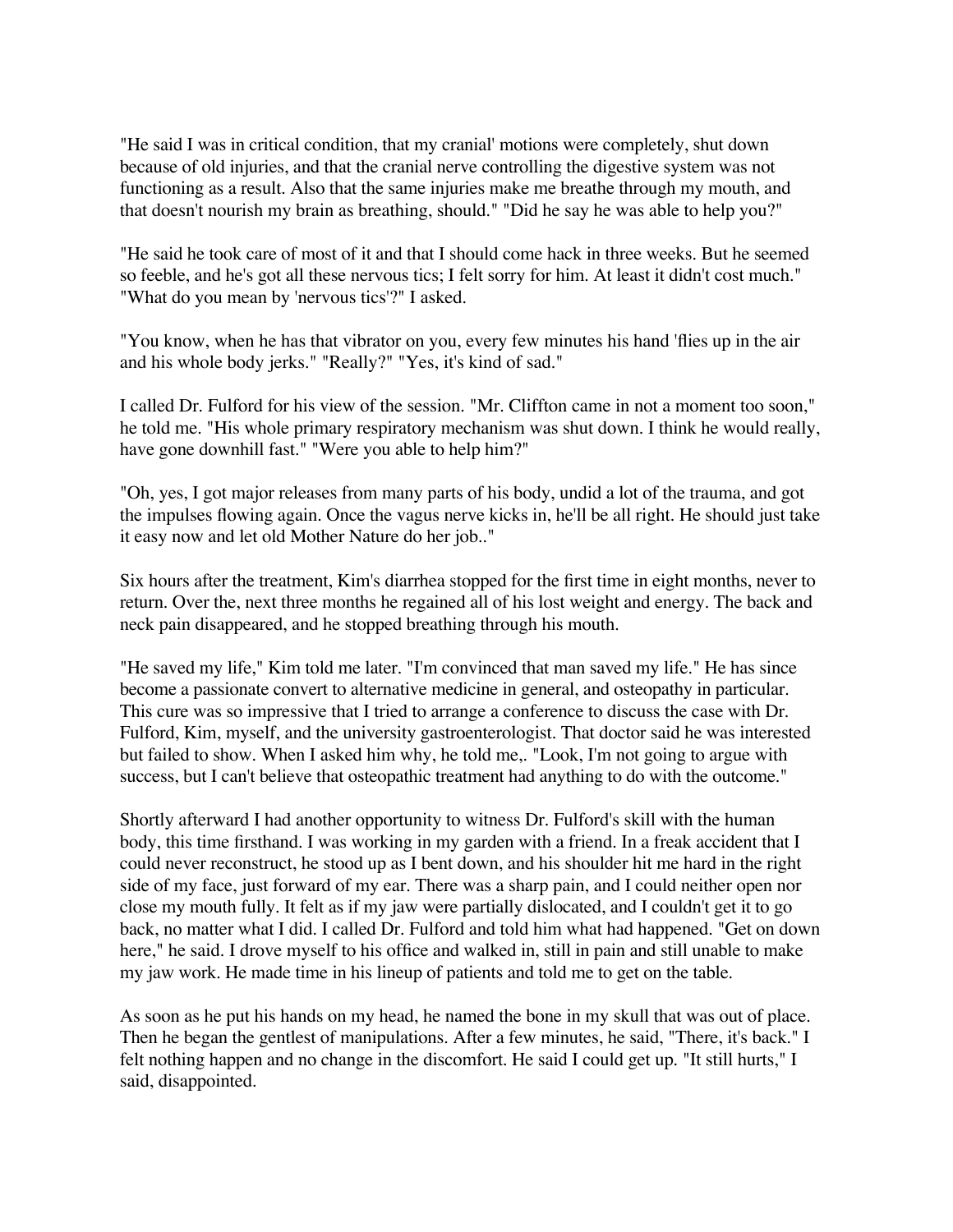"Oh, the muscles will be sore for a little while," he replied. "Well, I've got to get busy." .

I left, unconvinced that I had been helped, contemplating a visit to the emergency room of the university hospital. But ten minutes later, as I was sitting at a stop light, I suddenly realized that the pain was not there, and that I could open and close my mouth normally.'' Incredible! Thank you, Dr. Fulford! Then I thought: What would you have done if you didn't know about him? Probably, I would have visited an emergency room, undergone X-rays, and been sent home with painkillers, muscle relaxants, and the expectation of a large bill. Possibly I would have remained unhealed for weeks or months.

Now I was truly inspired to learn everything I could from Dr. Fulford. I also became increasingly frustrated in trying to explain my excitement to colleagues. Most doctors were no more interested in my stories than the gastroenterologist had been. It was especially annoying to try to talk with pediatricians about the Fulford approach to ear infections in children. Recurrent infection of the middle ear -- otitis media -- is the bread and butter of pediatricians; so common is it that an ever-growing number of people in our society accept it as a normal part of growing up. The conventional treatments are antibiotics and decongestants and sometimes surgical placement of tubes through the eardrums to equalize pressure. Commonly the drug treatments end episodes of infection sooner or later, only for new episodes to recur at frequent intervals.

Bob Fulford was outstandingly successful at permanently ending this cycle in young children, often with just one session of treatment in which he concentrated on freeing up the sacrum. "I just beat the heck out of their tailbones" was the way he put it, because he found that the sacral end of the craniosacral system was often the one that was locked up in children, probably from trauma suffered during birth. Here is how he explained the situation:

"When the sacrum is restricted, the whole primary respiratory mechanism is impaired. Along with this goes a pattern of restricted breathing, and it is the force of the breath-the rhythmic pressure changes in the chest-that pumps the lymphatic circulation. With inadequate lymphatic circulation there is poor fluid drainage from the head and neck. Stagnant fluid builds up in the middle, ear, providing an ideal breeding ground for bacteria. You can wipe out the bacteria all you want with antibiotics, but if you don't correct the underlying problem of fluid stagnation, they're just going to come back." Certainly that is the usual experience of kids, parents, and pediatricians; the bacteria just come back.

I saw case after case go through Dr. Fulford's office in which this simple treatment cured otitis media permanently. Often I could see a change in breathing as soon as the child got off the table: greater, more symmetrical expansion of the chest, deeper breaths. Yet I could not get one pediatrician from the Tucson medical community to come to Dr. Fulford's office and watch. Instead of being interested in my accounts of his treatment, the medical men seemed threatened. Finally, one practitioner, an Englishwoman, agreed to watch. She even sent a patient, with such good result that she consented to help me make a documentary film of Dr. Fulford with the biomedical communications department of -the University of Arizona.

The more I watched Bob Fulford work, the more I was impressed by his own health and vigor.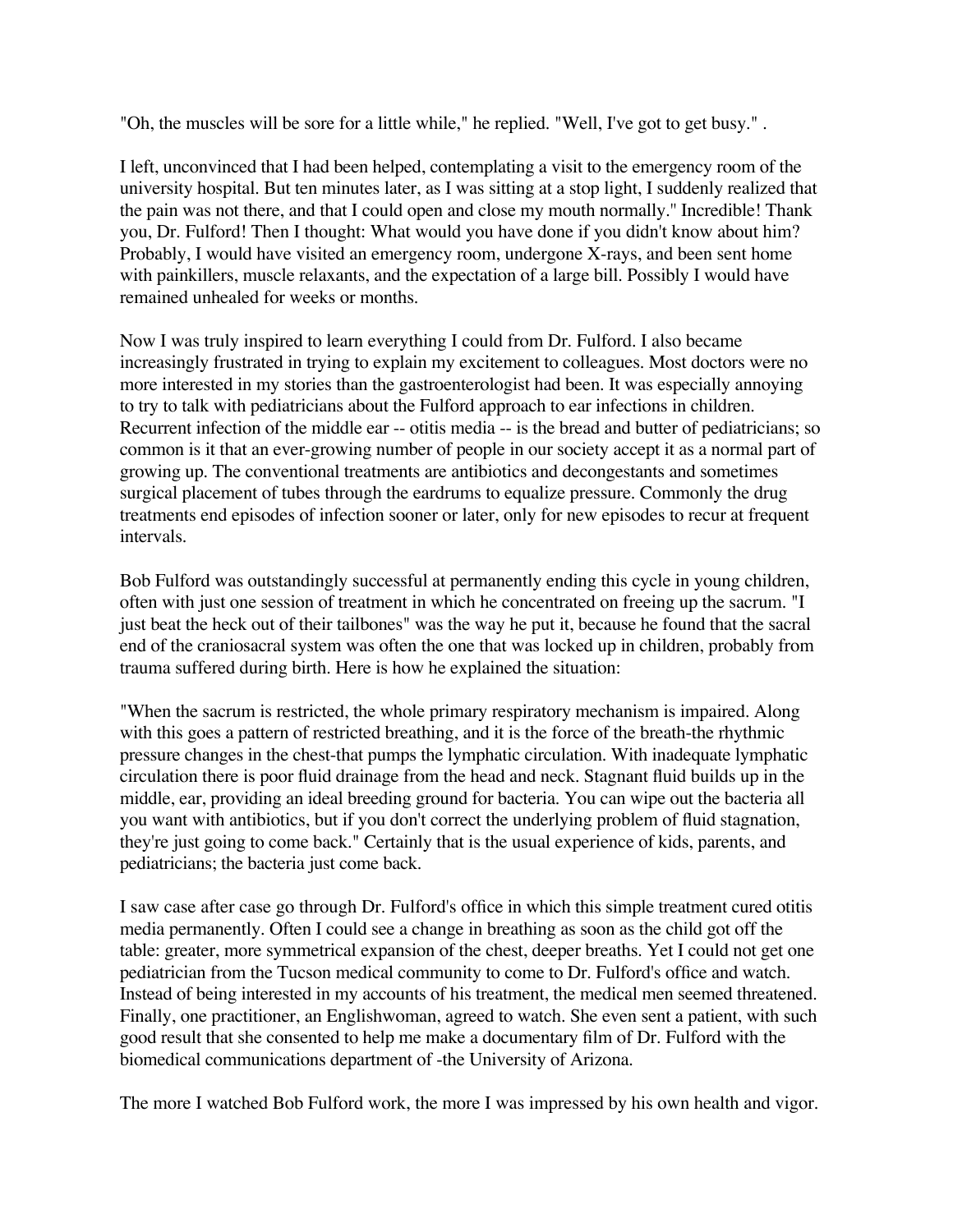At eighty he was an inspiration for successful aging. Once I asked him for his personal secret of good health. "I'll show you,". he said, and with that took a deep, slow breath that went on so long that I stared in disbelief. His chest expanded enormously. Then he exhaled as spaciously. "The more air you can breathe in and out, the more nourishment you can give to the central nervous system," he said afterward. "Good breathing is the key."

The medicine I saw Bob Fulford practice was the kind of medicine I had longed for during my years of clinical training and my years of wandering. It was nonviolent medicine that did not suppress disease but rather encouraged the body's own healing potential to express itself. Dr. Fulford was the first practitioner I met who adhered religiously to the two most famous admonitions of Hippocrates: "First, Do No Harm" (Primum non nocere). and "Honor the Healing Power of Nature" (the vis medicatrix naturae).

I learned so much by simply watching him work, being worked on by him, and' having informal discussions with him. His answers to my questions were always brief and in ordinary language, unsophisticated by the standards of academic medicine but bright with wisdom and full of useful practical information. Here are some ideas I took away from my time with him that I have found most useful in my own work as a physician:

- • *The' body wants to be healthy.* Health is the condition of perfect balance, when all: systems run smoothly and energy circulates freely. This is the natural condition, the one in which least effort is expended; therefore, when the body is out of balance, it wants to get back to it. Treatment can and 'should take advantage of this tendency to return to the condition of health.
- *Healing is a natural power.* When Dr. Fulford told patients to relax and "let old Mother Nature do her job," he was expressing in a folksy way his great faith in the vis medicatrix naturae of Hippocrates, a concept missing from conventional medicine. Never in my years at Harvard Medical School did anyone mention it to me and my classmates, nor do medical school professors talk about it to students today. That seems to me to be the greatest single philosophical defect of modern medicine, a defect that has immense practical significance, since it underlies our inability to find cost-effective solutions to common health problems.'

My friend Linda Newmark said that Dr. Fulford told her the best thing she could do for her husband, Sandy, while he was in medical school, was to take him out in nature for regular walks. He explained to her, "He'll need that to balance all the other stuff they're putting into his head."

• *The body is a whole, and all of its parts are connected.* Dr. 'Fulford had a brilliant, intuitive understanding of the body as a unified functioning system. When a patient came in complaining of pain in the knee, he did not automatically conclude that the problem was in the knee and proceed to work there. He knew that the knee is the compensating joint for both the ankle and the hip. If there is a restriction in an ankle, .as a result of an old injury, the ankle will not be able to respond as it should to gravity and motion and will transmit a distorted force up the leg. The knee will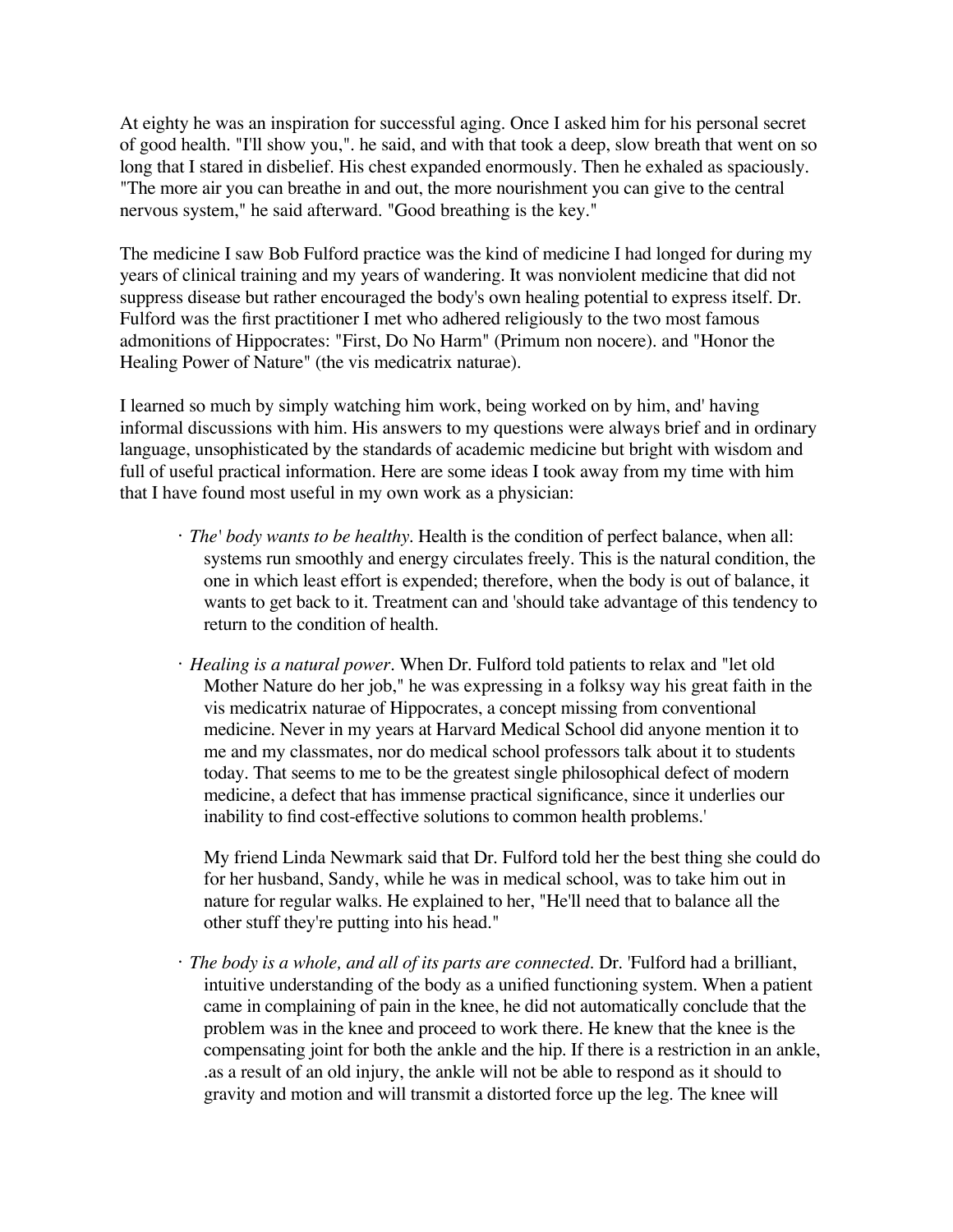compensate for the distortion in order to keep the pelvis in its normal position, and the strain of the compensating effort might 'be experienced as knee pain. If the knee is locked for any reason, the distortion from the ankle can reach the hip, causing lower back pain. How many knee and, back operations were performed, Dr. Fulford wondered, for problems that actually originated in locked-up ankles? I saw him cure cases of chronic knee and back pain by unlocking ankles with his percussion hammer.

Bob Fulford thought the restrictions he talked about occurred in the fascia, the tough connective tissue that covers muscles and separates spaces inside the body. Anatomists teach that fascia exists as separate sheets, but Fulford worked on the premise that all of the fascia throughout the body is one big, convoluted piece. If a restriction occurs anywhere in it, it distorts the fabric of the whole; hence local changes can have global effects.

Similarly,, when Kim Cliffton came with his complaints of back and neck pain, mouth breathing, and chronic bowel disease, Dr. Fulford looked at this whole picture of disturbed physiology and identified a common root in' an old traumatic injury of the head. The gastroenterologist, who looked only at Kim's colon, could make no sense of the problem and had no treatments to offer except drugs to suppress the inflammatory process in the colon.

- • *There is no separation of mind and body.* Just as Dr. Fulford believed that psychological trauma could interfere with the respiratory motions of the central nervous system, so also did he presume that physical interventions, by their effect on the nervous system, could improve psychological function. He regularly raised IQs of learning-disabled children by his cranial therapy; in fact, he was so successful at this that a state hospital for developmentally retarded children in Louisiana had him come for a few weeks every year to work on its patients.
- • *The beliefs of practitioners strongly influence the healing powers of patients.* Dr. Fulford believed that the patients he treated could get better. He had a simple, genuine, and very beautiful faith in their potential for healing, which he communicated in many ways, both verbal and nonverbal. That was one reason so many people gravitated to him. He was also careful to select those cases he thought he could help. If you had a broken bone, he would tell you, "There's nothing I can do for a broken bone. Let nature heal it, then come tome, and I'll take the shock of the injury out of your system." Neither would he treat problems requiring surgery or other forms of emergency care;

As he got older, and the demands on him increased steadily, he kept lowering the age limit of patients he accepted. Soon it was twenty-five, then twenty. Ideally, he would have liked to restrict his practice to infants, "because their healing potential is so great, and the restrictions have not had time to become fixed in body structures." He also thought all newborns should have prophylactic treatment, because "so many illnesses in later life are long-term consequences of traumatic birth, and for